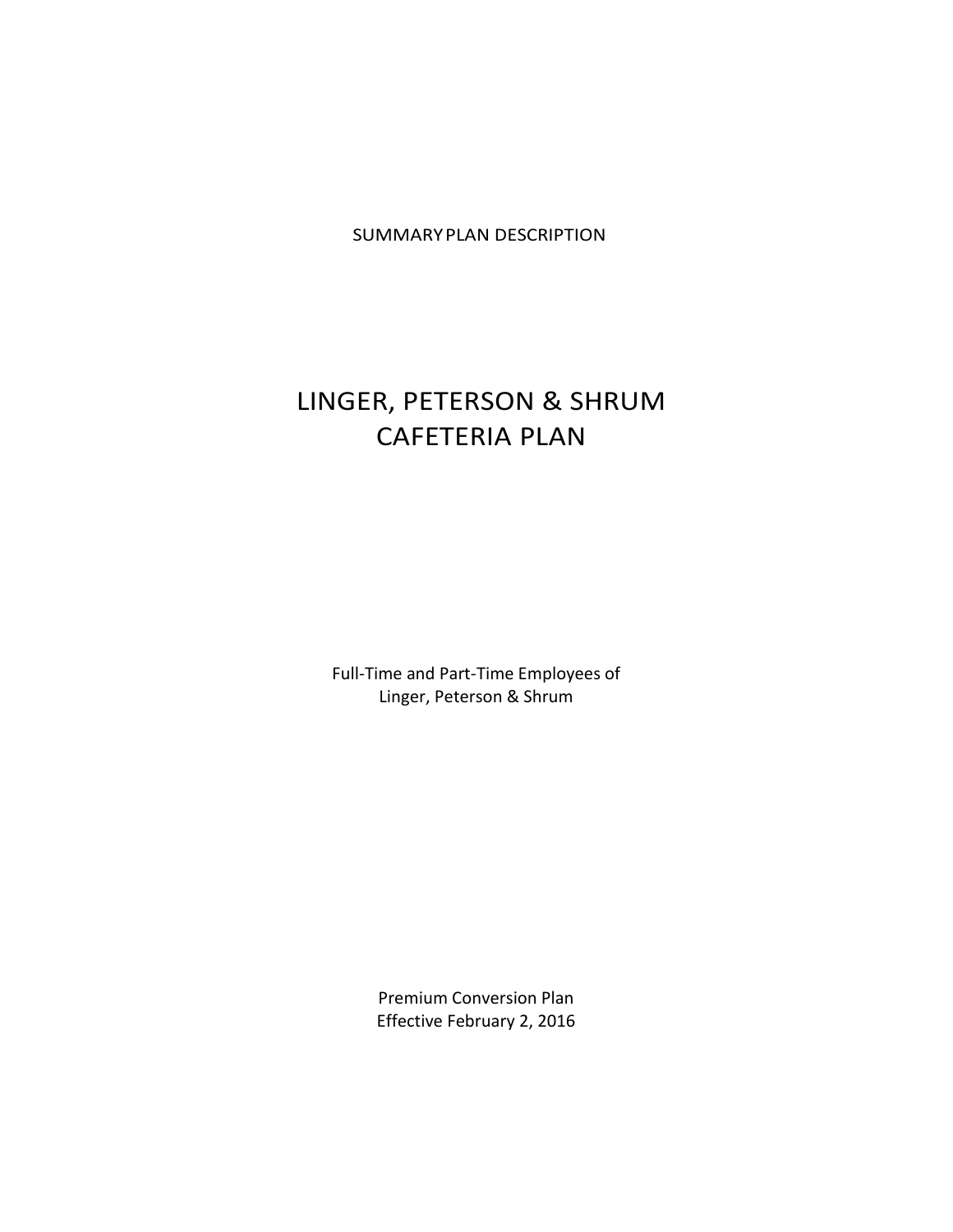| <b>TABLE OF CONTENTS</b> |  |  |
|--------------------------|--|--|
|                          |  |  |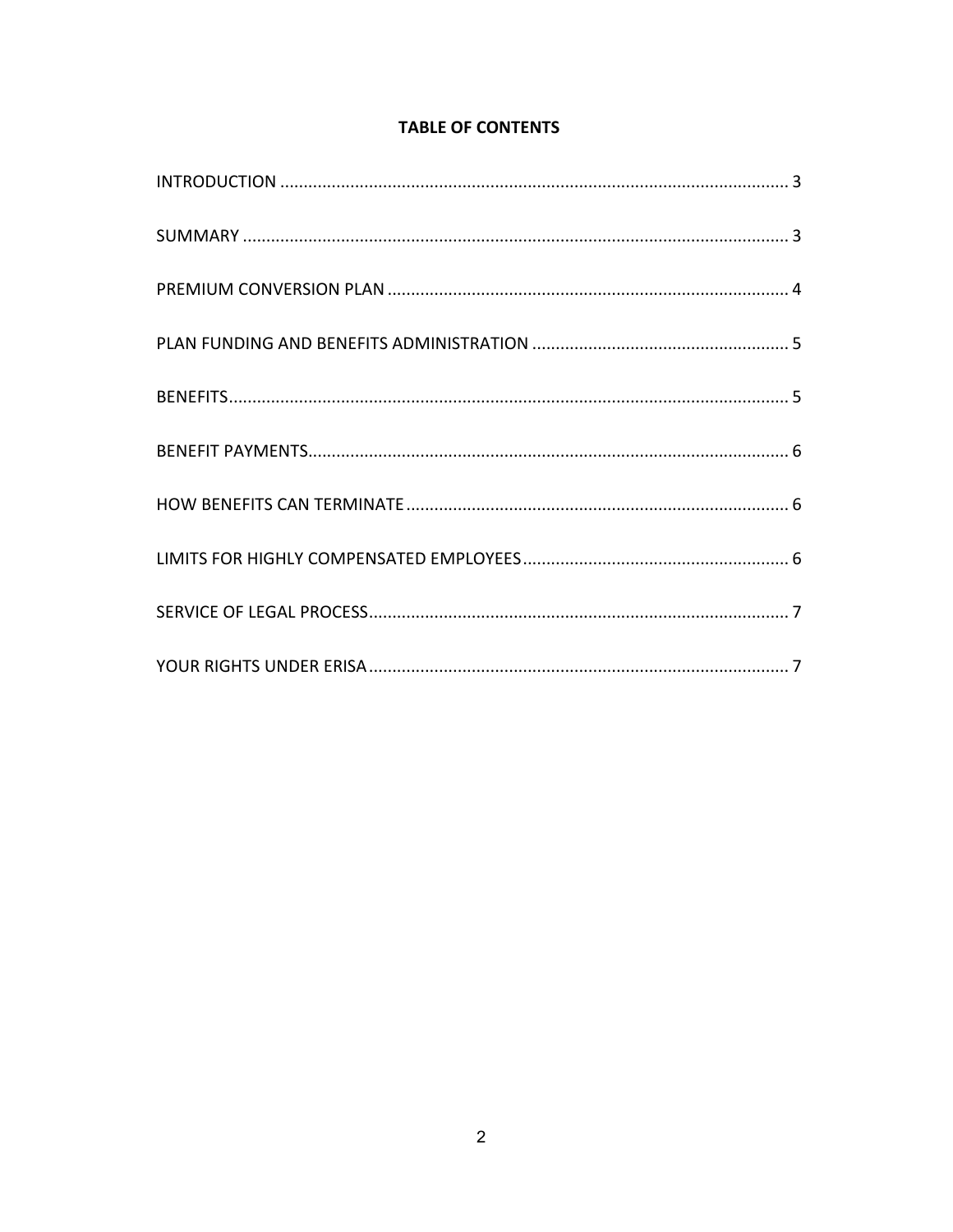#### **SUMMARY PLANDESCRIPTION**

# **INTRODUCTION**

This booklet is a Summary Plan Description (is a Summary Plan Linger, Peterson & Shrum (LPS) Premium Conversion Plan ("Plan"). The SPD describes the basic features of the Plan, its rules of eligibility and coverage, and how it operates, as of February 2, 2016.

If you are a full-time employee of Linger, Peterson & Shrum; you are eligible for certain company sponsored salary reduction benefits. In this summary plan description, we give you important information about this Plan and when and how you are able to receive benefits from it. We also tell you what to do when you have questions or problems or need other information regarding this Plan. You should therefore read this summary plan description carefully.

Please keep in mind that this is only a summary of benefits, eligibility requirements, and other Plan details. More thorough information about the Plan is available in the Plan documents. By contacting the Plan Administrator, you can arrange to read or receive a copy of the Plan documents.

The name of the Plan is the Linger, Peterson & Shrum Cafeteria Plan. Your employer has assigned Plan number 001 to the plan. The Plan Administrator isyour employer, Linger, Peterson & Shrum (Employer Identification No.81-1342570). Linger, Peterson & Shrum's address and phone number is: 575 E. Locust Ave., Suite 308, Fresno, CA 93720-2928; (559) 438-8740. Written inquiries about the Plan should be mailed to Linger, Peterson & Shrum.

This plan has a January 1 - December 31 Plan Year and is operated for theexclusive benefit of our employees. We intend to offer the Plan indefinitely to our employees. However, we reserve the right to change or terminate any aspect of this Plan at any time.

The effective date of this Plan is February 2, 2016.

# **SUMMARY**

The Plan consists of one component, referred to as the "Premium Conversion Plan," allows eligible employees to pay certain premiums for coverage under Linger, Peterson & Shrum Medical Plan, the Linger, Peterson & Shrum Dental Plan, and the Linger, Peterson & Shrum Vision Plan (the "LPS Health Care Plans") on a pre-tax basis. This Plan does not govern the operation of any benefit options other than the Premium Conversion Plan. The benefits provided by the LPS Health Care Plans are outlined in more detail in the separate Summary Plan Description for each plan and are not explained in this Summary.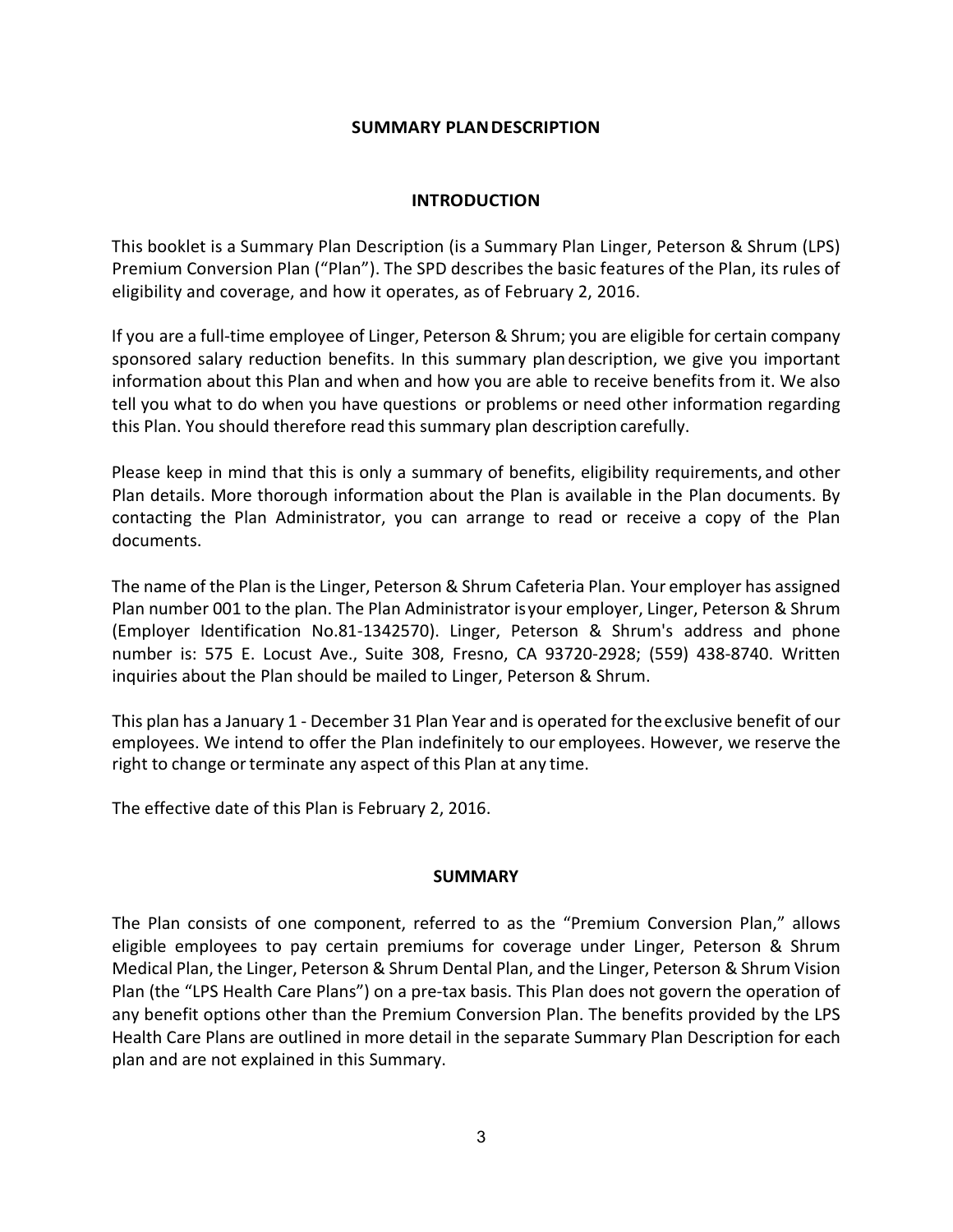# **PREMIUM CONVERSION PLAN**

The Premium Conversion Plan provides eligible employees the ability to pay premiums for coverage under the LPS Health Care Plans on a pre-tax basis.

# **Eligibility**

You are an "eligible employee" and are eligible for the Plan on the date you satisfy the requirements for coverage under any of the insurance benefit plans or other salary reduction programs maintained by your employer. You are eligible to participate in the Premium Conversion Plan if you are classified as a full-time employee or part-time employee of the Employer and you are enrolled or automatically enrolled in a LPS Health Care Plan. Your insurance benefit booklet describes the Plan eligibility and enrollment rules in greater detail asrelated to the "premium only" portion of the Plan. However, the following classes of individuals are not considered to be full-time or part-time employees:

- Contract or leased employees.
- Seasonal, substitute, temporary or temporary agency employees.

To enroll in the Plan, you must complete an application to participate in the Plan that authorizes us to reduce your wages to pay the insurance premiums for the coverage you have elected, and for other qualified expenses for which you areto be reimbursed.

To the extent permitted under the LPS Health Care Plans, if you are enrolled as a participant, you may also enroll your eligible dependents.

**Note:** The law does not allow an eligible employee to pay the cost of coverage under the LPS Health Care Plans for a domestic partner or the child of such an individual (or any other individual) on a pre-tax basis, unless the individual qualifies as the eligible employee's dependent under federal tax law.

# **Enrollment**

The Plan has two regular enrollment periods: (1) The initial election period and (2) the annual open enrollment period.

# Initial Election Period

If you wish to participate in a LPS Health Care Plan when you first become eligible, you must enroll during your initial election period. To elect to participate during your initial election period, you must complete the forms provided by the Plan Administrator in the manner specified. Eligible employees who enroll in the LPS Health Care Plan and who are required to contribute to the cost of such coverage are automatically enrolled in the Premium Conversion Plan and is deemed to have elected to pay for the cost of such coverage on a pre-tax basis, generally the first day of the eligible employee's date of participation in the applicable LPS Health Care Plan.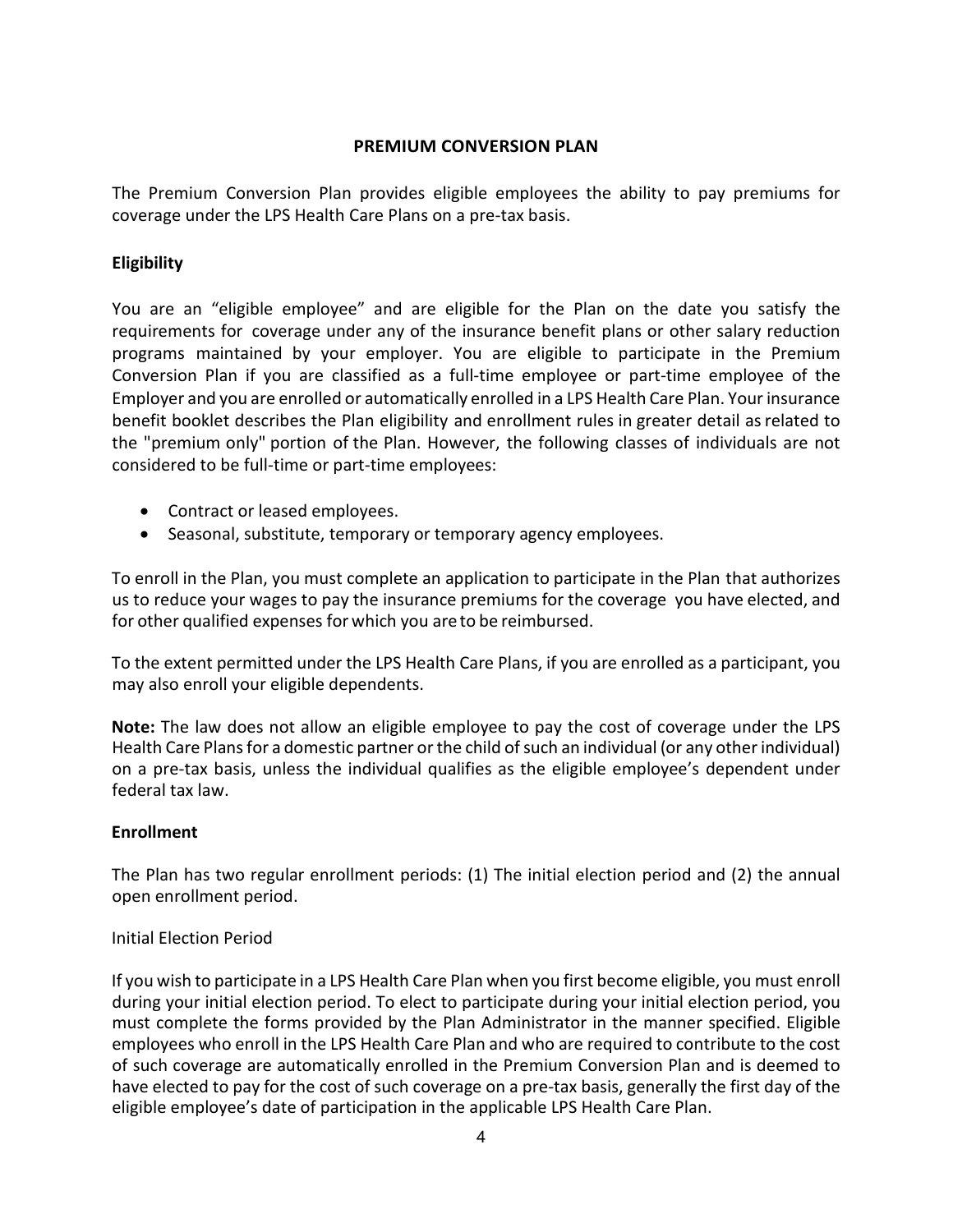#### Annual Open Enrollment Period

The Plan operates on a calendar year cycle (January 1 to December 31), referred to as the "Plan Year." Before the beginning of each Plan Year, the Plan Administrator holds open enrollment. During this time, you may change your elections for the upcoming Plan Year, or elect to enroll in the LPS Health Care Plan for the first time. This is the Plan's "annual open enrollment period," and each year it will be set and announced in advance by the LPS Benefits Department.

If you do not actively make changes to your benefit elections during the annual open enrollment period, your benefit elections under the applicable LPS Health Care Plans and the pretax premium portion of the Premium Conversion Plan will carry over automatically into the new Plan Year, unless you are notified that re-enrollment is required.

**Note:** Your elections for the Working Spouse/Domestic Partner Premium Waiver will **not** automatically carry over into the next plan year; you must actively re-enroll each year if you wish to continue participation.

#### **PLAN FUNDING AND BENEFITS ADMINISTRATION**

Prior to the beginning of each year, you can elect to have your wages reduced to pay the insurance premiums for the coverage you elect under any of the insurance benefit plans or other qualified programs we sponsor. Your wages will be reduced by payroll reduction on a pro rata basis during the year in the amounts requested for the coverage you elect. This amount is not subject to federal income tax, social security tax, Medicare tax, and applicable State of California payroll taxes.

You may change your election as allowed by the insurance benefit plan. Your insurance benefit booklet describes the situations when your election can be changed for the "premiums only" portion. Other salary reduction elections may be changed annually prior to the beginning of a new plan year or at other times when a family status change has occurred.

#### **BENEFITS**

The Election to Participate form contains the benefits (i.e. insurance coverage) currently offered. If any additional benefits become available, we will revise the election form. Under this plan, you can choose to receive all of your compensation in cash or elect to use a portion to pay any insurance premiums that you are responsible for (i.e. those premiums the Company does not pay for), or to pay for allowable, reimbursable medical and/or dependent care expenses.

The benefits provided by insurance coverage are governed by the Plan document for each particular covered benefit. You may obtain a copy of the Plan document or the booklet for such benefits from the Plan Administrator.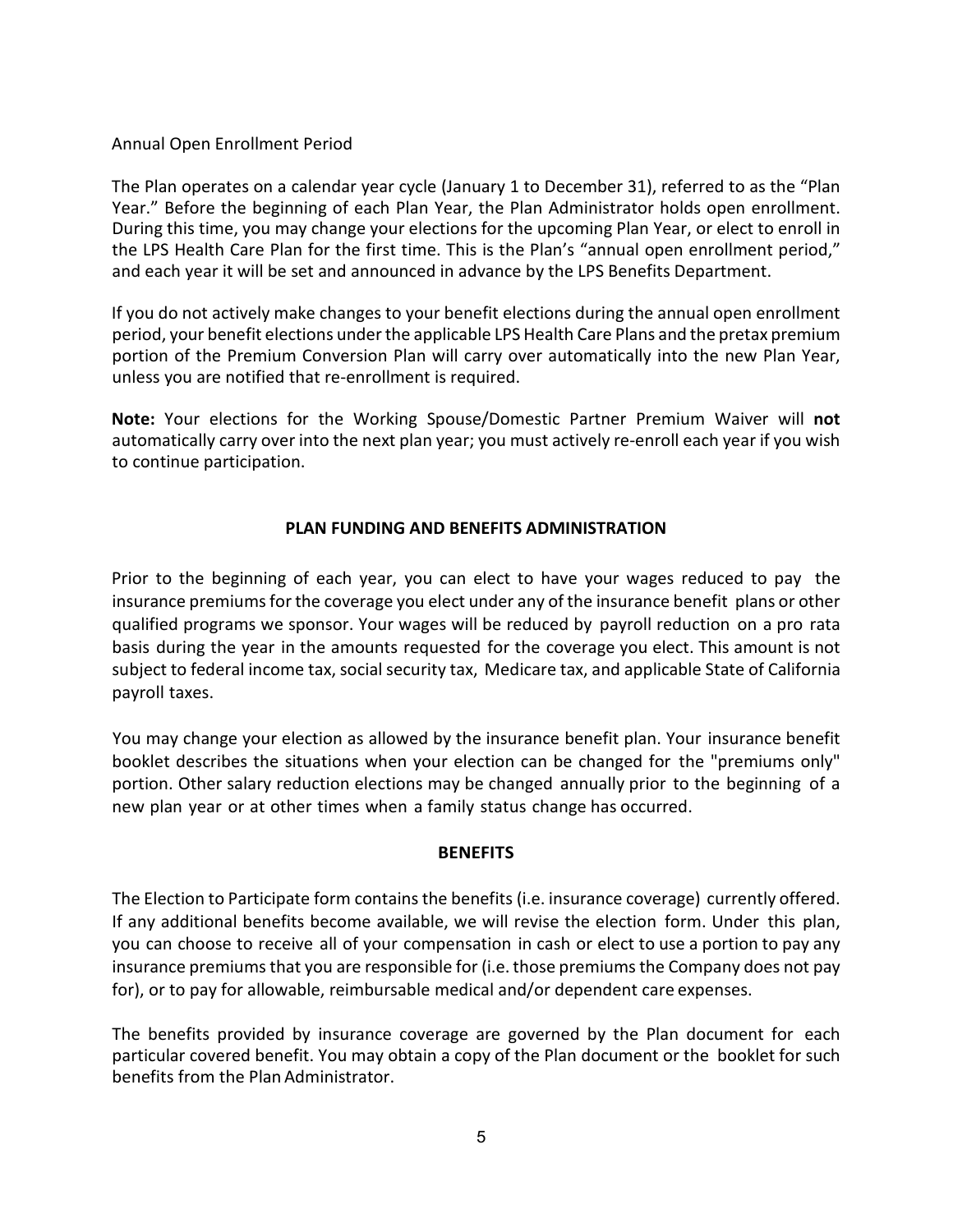The benefits you elect (or are deemed to have elected) to pay on a pre-tax basis during the initial enrollment period or annual open enrollment period will remain in effect for the entire Plan Year unless you experience an event that qualifies you to make an election change.

# **BENEFIT PAYMENTS**

The amount of pay you elect to reduce your wages by will be used to pay thepremiums for the insurance coverage you elect, and for other allowable medical and/ordependent care expenses. The provisions of the applicable insurance policies will govern any benefits available through insurance coverage, and medical and/or dependent care expense reimbursements to you will be governed by Section 125ofthe Internal Revenue Code.

Any funds not used to pay for premiums on insurance and elected expenses are forfeited. Thus, you should be sure to elect only the amounts required to pay premiums on the desired coverage and the allowable medical and/or dependent care expenses.

# **HOW BENEFITS CAN TERMINATE**

Your benefits under this Plan can terminate if:

- 1. your employment with us ends,
- 2. you are no longer a full-time employee, or
- 3. the Plan is discontinued.

In any of the above situations, the Plan pays benefits for insurable events that occur through your last day of coverage.

# **LIMITS FOR HIGHLY COMPENSATED EMPLOYEES**

The Internal Revenue Code provides that this Plan cannot discriminate in favor of highly compensated participants or key employees. Generally, these are employees that are owners, officers, or highly paid employees. Such individual's contributions and benefits may be limited so that the Plan does not favor these individuals. Under these rules, an individual is unfairly favored if that individual receives more than 25% of all ofthe nontaxable benefits provided under the Plan.

The Plan Administrator will notify you if your contributions or benefits are subject t o being limited.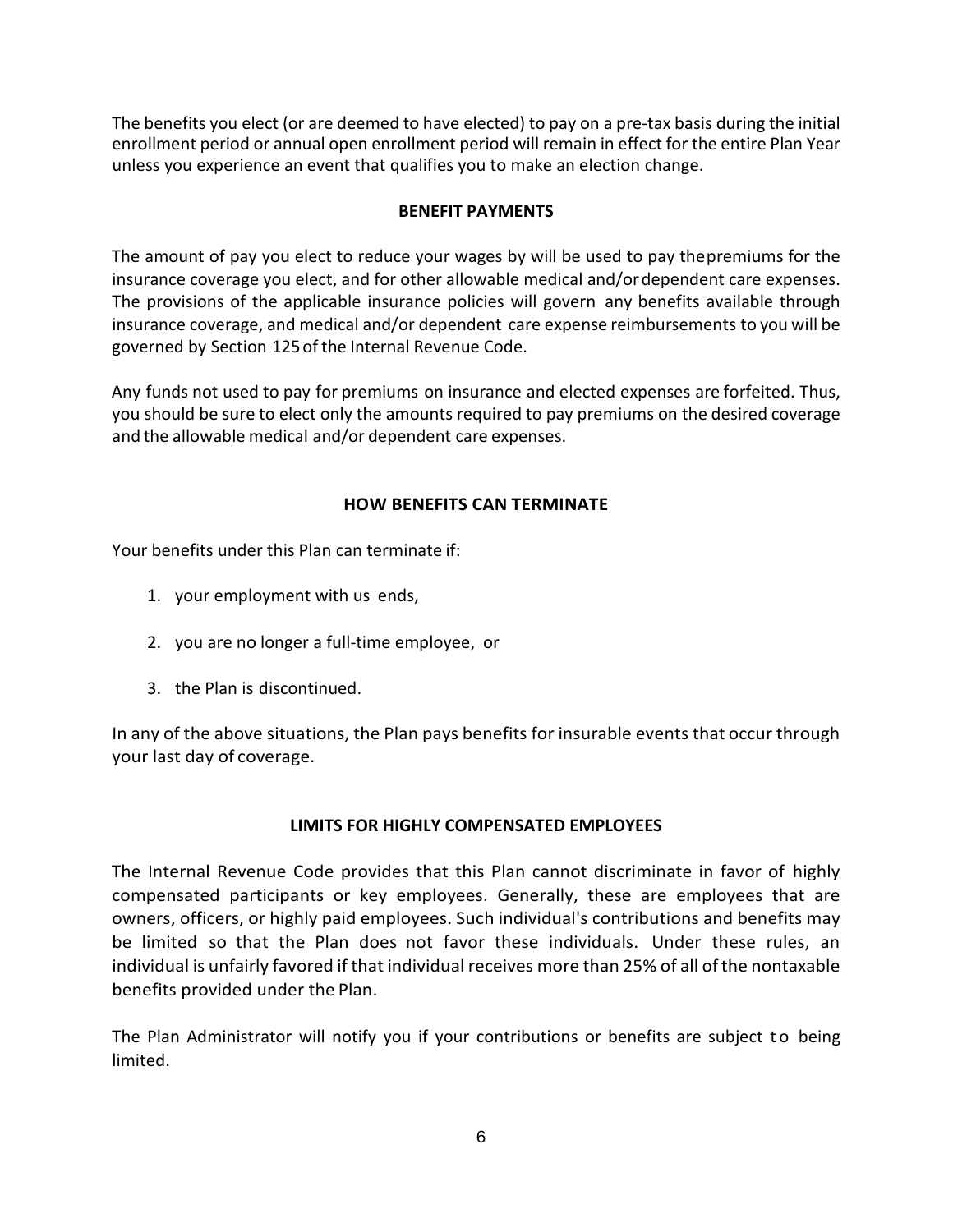# **SERVICE OF LEGAL PROCESS**

Your rights to benefits under this Plan are legally enforceable. Legal process should be served on the Plan Administrator at the address provided in Section I above.

# **YOUR RIGHTS UNDER ERISA**

As a participant in the Linger, Peterson & Shrum Cafeteria Plan, you are entitledto certain rights and protection under the Employee Retirement Income Security Act of 1974, as amended ("ERISA"). ERISA provides that all Plan participants are entitled to:

- Examine, without charge, at the Plan Administrator's office and at other specified locations, all Plan documents including insurance contracts, and copies of any documents filed by the Plan with the U.S. Department of Labor, such as detailed annual reports and plan descriptions.
- Obtain copies of all Plan documents and other Plan information upon written request to the Plan Administrator. The Plan Administrator may make a reasonable charge for the copies.

In addition to creating rights for the Plan participants, ERISA imposes duties upon the people who are responsible for operation of the employee benefit plan. These peoplewho operate the Plan, called "fiduciaries" of the Plan, have a duty to do so prudently and inthe interest of you and other Plan participants and beneficiaries.

No one, including your employer, or any other person, may fire you or otherwise discriminate against you in any way to prevent you from obtaining a benefit or exercising your rights under ERISA.

If your claim for a benefit is denied in whole or in part, you must receive a written explanation of the reason for the denial. You have the right to have your claim reviewed and reconsidered.

Under ERISA, there are steps you can take to enforce the above rights. For instance:

- 1. If you request materials from the Plan Administrator and do not receive them within 30 days, you may file suit in a Federal court. In such a case, the court may require the Plan Administrator to provide the materials and pay you up to \$110 a day until you receive the materials, unless the materials were not sent because of reasons beyond the control of the Plan Administrator.
- 2. If you have a claim for benefits that is denied or ignored, in whole or in part, you may file suit in a State or Federal court.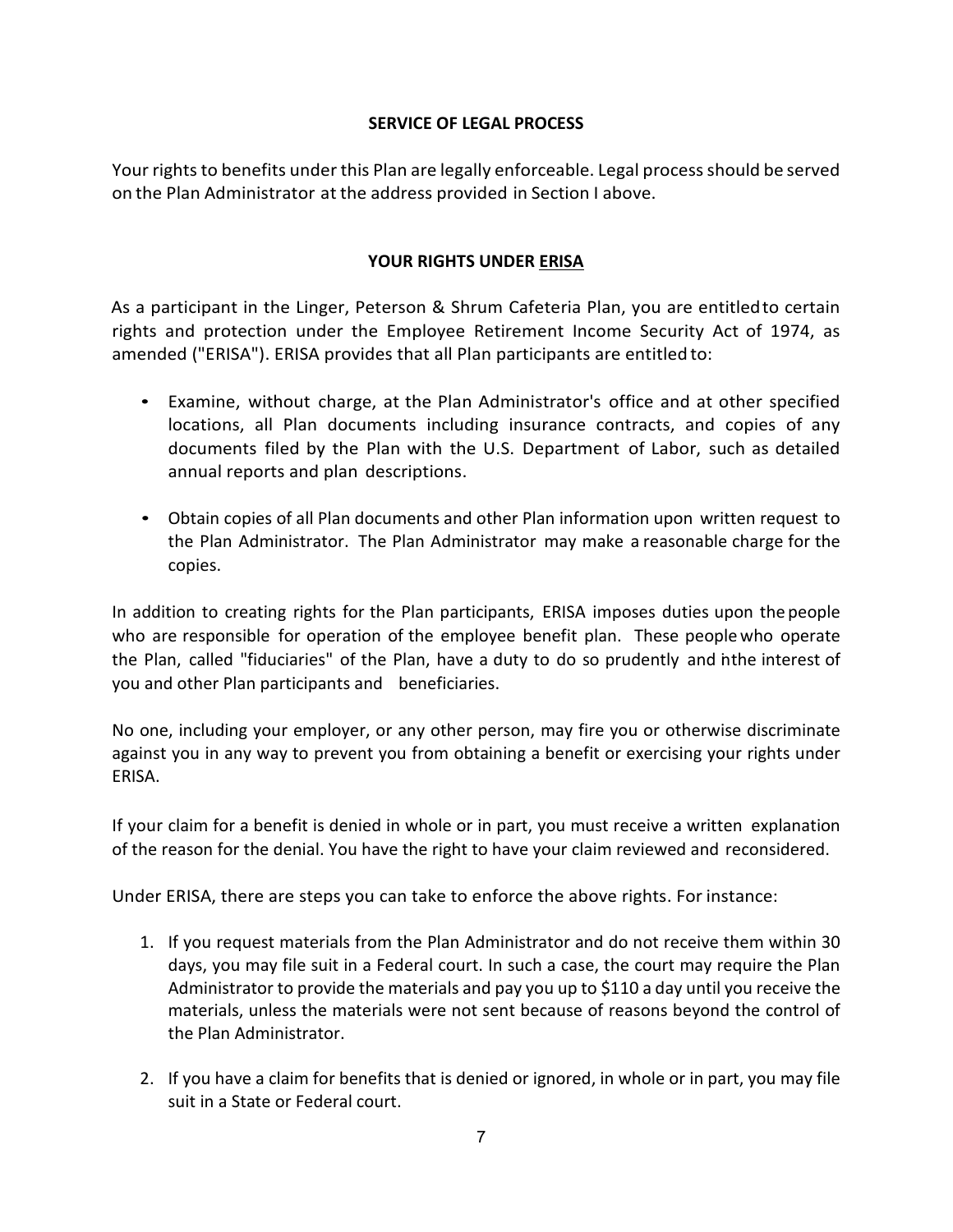3. If it should happen that Plan fiduciaries misuse the Plan's money, or if you are discriminated against for asserting your rights, you may seek assistance from the U.S. Department of Labor, or you may file suit in a Federal court. The court will decide who should pay court costs and legal fees. If you are successful, the court may order the person you have sued to pay these costs and fees. If you lose, the court may order you to pay these costs and fees (for example, if it finds your claim was frivolous).

If you have any questions about the Plan, you should contact the Plan Administrator. If you have any questions about this statement or about your rights under ERISA, you should contact the nearest office of the Pension and Welfare Benefits Administration, U.S. Department of Labor, listed in your telephone directory or the Division of Technical Assistance and Inquiries, Pension and Welfare Benefits Administration, U.S. Department of Labor, 200 Constitution Avenue, N.W., Washington, D.C. 20210.